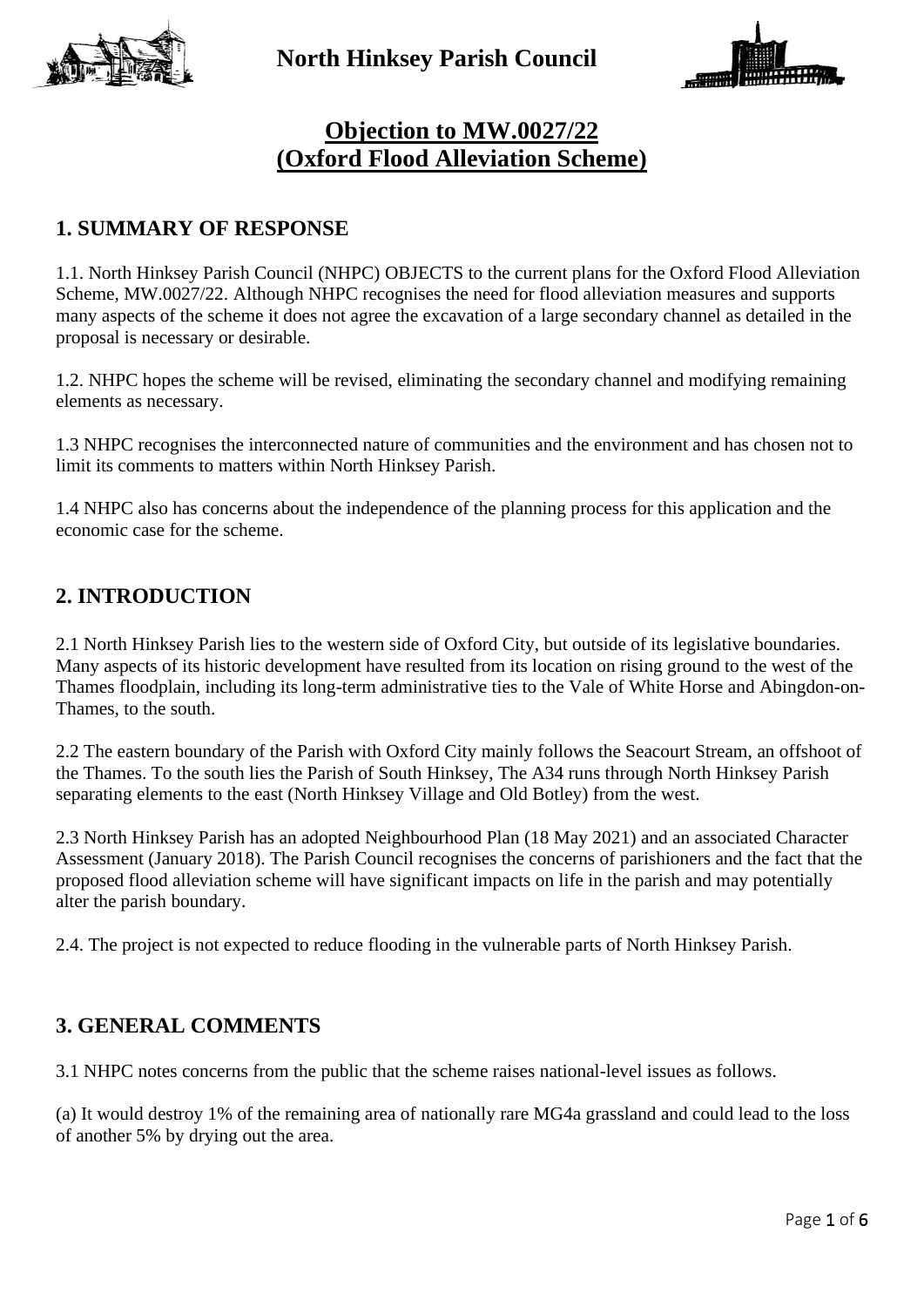(b) The scheme would endanger a nationally rare plant, the Creeping Marshwort, which is found only at a small number of sites in Oxford.

(c) It proposes an inappropriate compensation measure for the loss of the heavily used Seacourt Nature Reserve in contravention of the Acquisition of Land Act 1981.

(d) It would reduce traffic speeds on part of the A34 national trunk road from 70mph to 40mph in order to facilitate construction traffic.

(e) It appears to be a very poor use of public funds. A two-stage channel is much more destructive and expensive than other options. The proposal does not adequately assess no-channel, first stage-channel-only, piped alternatives or the benefits of culvert and stream maintenance. The environmental statement includes a management plan (Appendix I) but no costings about ongoing maintenance of the scheme. Without such maintenance effectiveness of the channel will reduce over time. The Full Business Case of 2019 does include costings for maintenance, but only for the first 10 years after construction. NHPC notes that subsequent to that "there will continue to be operational funding available to the Environment Agency from government. This is bid for as part of annual maintenance budgets". The costings provided for the proposed scheme are therefore too low.

3.2. There is also concern that the application may be unfairly influenced by large local authorities and groups who are strong advocates of the scheme which relies heavily on funding from central government. Specifically, there is concern over whether this is the appropriate background for local planning officers to arrive at the right decision.

3.3. NHPC believes there is weight to suggestions that national level issues and the questions over the independence of the planning process mean that the application should be decided by a planning inspector (or perhaps Parliament).

## **4. BIODIVERSITY**

4.1 The National Planning Policy Framework requires that development respects the importance of biodiversity. It should do this by the following mitigation hierarchy.

(i) First, and ideally, avoid environmental impacts.

(ii) Secondly, mitigate impacts where these cannot be avoided.

(iii)Lastly, compensate for damage where mitigation is not possible. However, where damage is caused to biodiversity, then the Environment Act 2021 requires that compensation must exceed damage by at least 10%.

Oxfordshire's own minerals and waste local plan reflects this (policy C7(iii)) by stating "Development shall ensure that no significant harm would be caused to… Local Wildlife Sites… except where the need for and benefits of the development in that location clearly outweigh the harm". However, the proposed scheme will cause considerable environmental damage: almost all of this due to the proposed two-stage flood channel. The Environment Agency do not seem to have followed the mitigation hierarchy in that, they do not appear to have properly investigated alternative schemes that either avoided or mitigated impacts (e.g., options A1 and A2 in Appendix Q or piped alternatives).

4.2 The proposed scheme would have significant and irreversible impacts on Hinksey Meadow, which is a rare MG4a meadow which requires specific water levels and management. It would destroy 1.33ha of MG4a meadow and threaten the remaining 7.2-7.7ha of MG4a meadow. There are currently only 194.5ha of MG4a meadow left in England and Wales. Although the Environment Agency proposes to try to replace this loss by sowing seeds from Hinksey Meadow elsewhere, the environmental statement itself states that "This habitat will not fully replace the unimproved grassland lost, because part of its value comes from having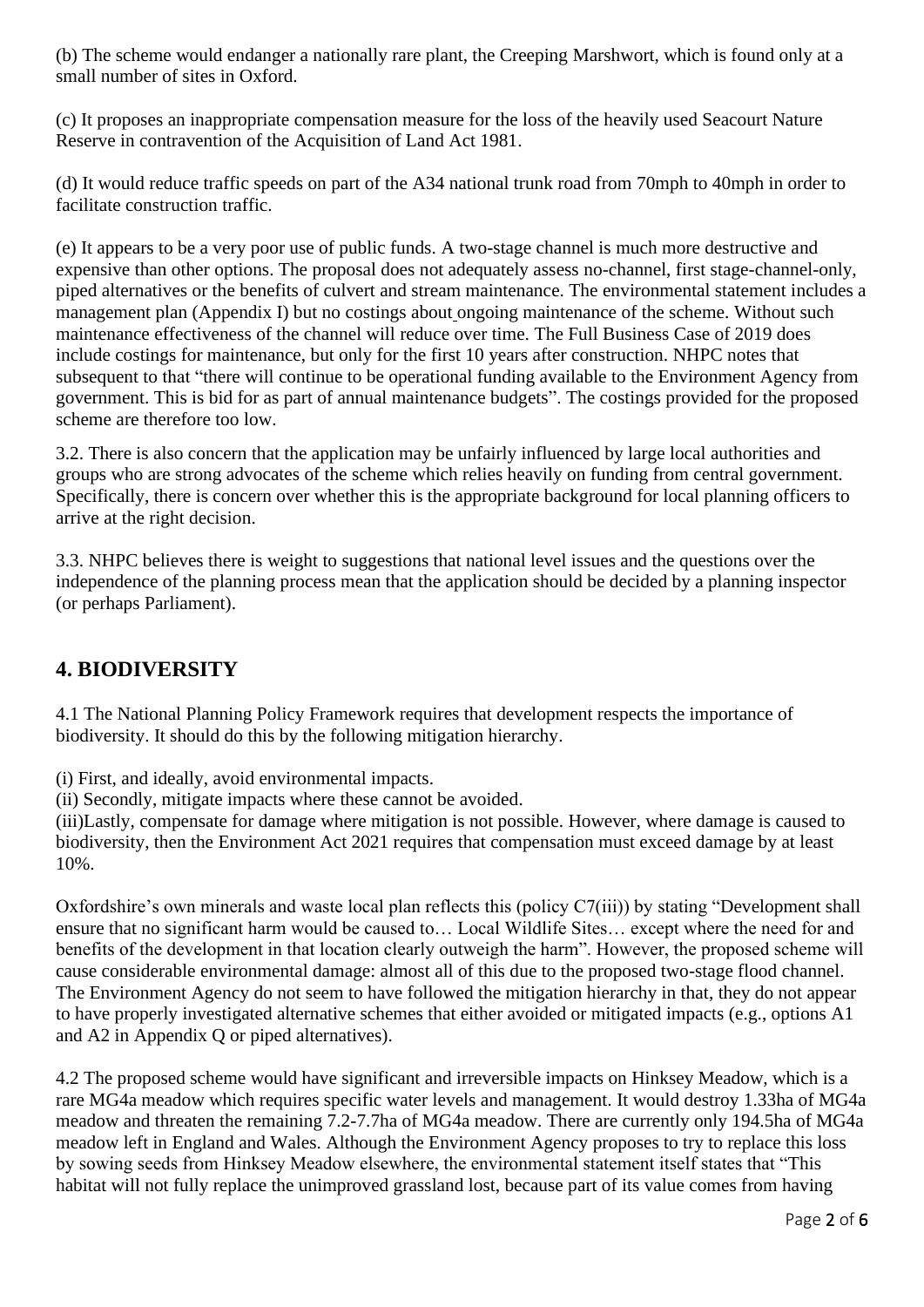been managed in the same way for hundreds of years" (p.182). There are also questions over the likely success of these mitigating actions, with no evidence of previous examples where this has been carried out successfully with an MG4a meadow. This is the loss of an irreplaceable habitat and should be refused since there are not 'wholly exceptional' reasons for taking it forward (NPPF paragraph 180c).

4.3 The proposed scheme would have significant and irreversible impacts on two Local Wildlife Sites: Hinksey Meadow and Kennington Pit. Policy C7(iii) of the Oxfordshire Minerals and Waste Local Plan notes that "Development shall ensure that no significant harm would be caused to… Local Wildlife Sites… except where the need for and benefits of the development in that location clearly outweigh the harm".

4.4 The scheme would negatively affect the rare Creeping Marshwort growing in the field south of Willow Walk. The archaeological works related to the scheme have already meant that horses cannot be grazed in the field and have indirectly led to the closure of the Old Manor House riding school, a local business. Creeping Marshwort is listed as Endangered in the Red Data Book. It is found only in Oxford and is one of two reasons why Port Meadow is a site of international nature conservation importance.

4.5 The scheme would destroy thousands of mature trees. Although the Environment Agency proposes to 'replace' these trees, the lost trees are mature, whilst the replacements would be whips that will take many years to have equivalent biodiversity, landscape and carbon fixing benefits.

4.6 The scheme would destroy most of the Kendall Copse community woodland, which was planted by local people.

4.7 It would affect protected species. Table 8.5 of the environmental statement concludes: amphibians 'moderate negative', bats 'moderate negative', otters 'moderate negative',

4.8. The scheme seems unlikely to achieve the biodiversity net gain of 10% as required by the Environment Act 2021, despite including benefits of the proposed new wetland habitats. The Environment Agency calculate they will compensate by a gain of 10.1% over the loss. NHPC notes that the Environment Agency's full calculations of net gain do not form part of the planning application and therefore cannot be examined. However, the calculations of Section 8.4.3 of the environmental statement suggest that a net gain can only be shown if significant assumptions, not consistent with the precautionary principle, are made about replacing existing meadows with MG4 meadows, even though this replacement will be only partially effective at best. Replacement hedges and wet woodlands would have to be provided off site, despite the large size of the area that would be taken up by the scheme.

4.9 Biodiversity net gain (BNG) should only be a last resort, after avoidance and mitigation (the mitigation hierarchy). In this case, avoidance is possible by not having a second-stage channel, so the proposed approach is inappropriate, and much/all of the biodiversity net gain should not be needed. The Environment Agency have presented two alternatives that dispense with all or part of the two-stage channel. These are shown at Appendix Q of the Environmental Statement and both indicate they would provide considerable flood protection. The no channel alternative shows lower water levels for flood events than the proposed scheme. NHPC agree with the suggestion that it would be following environmental impact good practice to investigate other alternatives to the same degree as the preferred option.

## **5. RECREATION & AMENITY**

5.1 The Environment Agency's own data show almost 100 people visiting the Seacourt Nature Reserve on an average day in February 2018 (environmental report, p.69). There will be considerably more in the summer and at times when the Environment Agency was not surveying. It is clearly a very heavily used and valued area. The proposed scheme would restrict public access to almost all of this area of publicly owned and publicly accessible open space in perpetuity. This is a severe impact.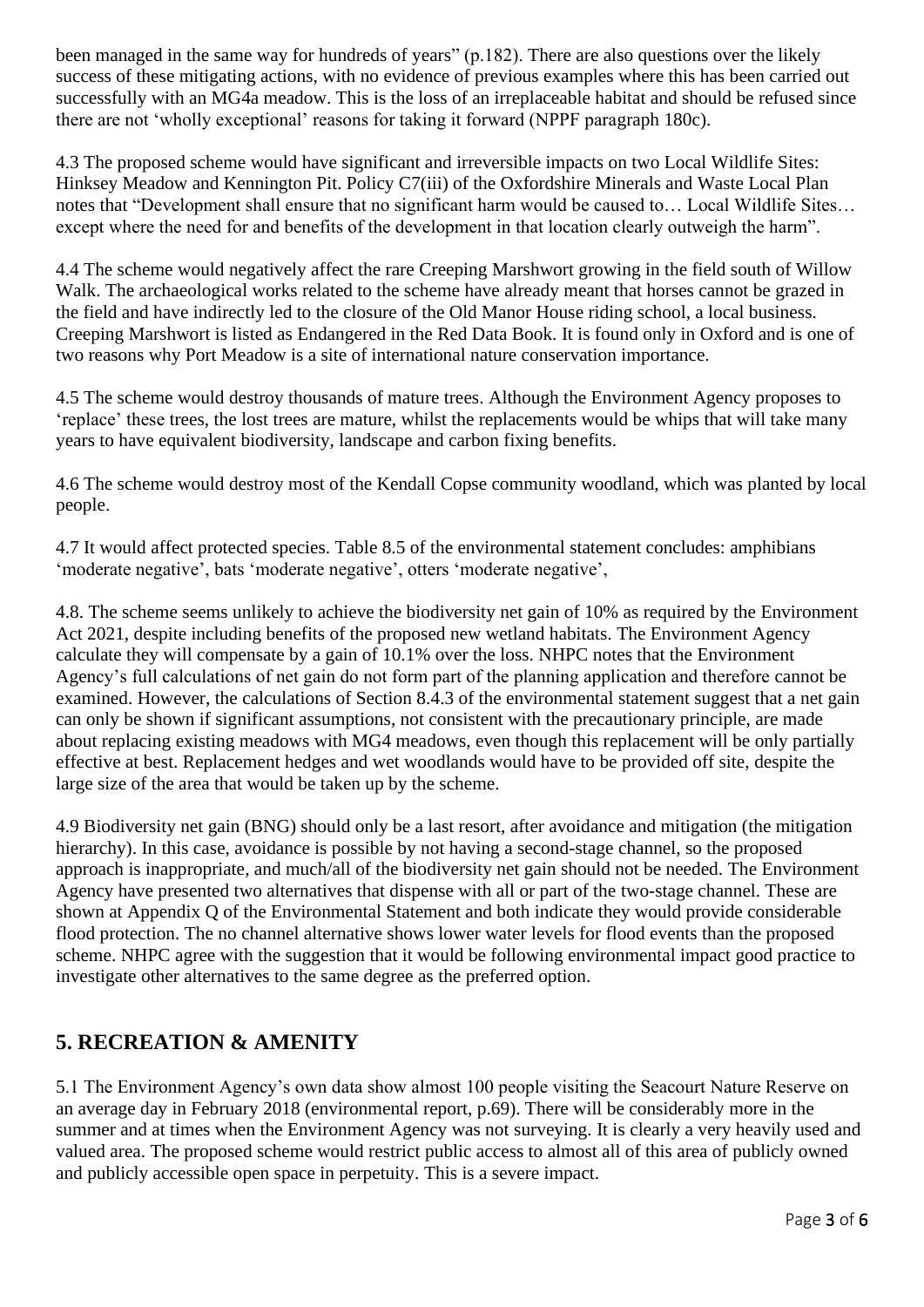5.2. The Environment Agency propose to compensate for this loss of Seacourt Nature Reserve by making publicly accessible the 'Jewson Field' to the south of Jewsons. However, the Jewsons Field is already publicly accessible, as evidenced by the Environment Agency's own surveys of April and August 2019. If the public have and continue to enjoy use of this land as open space, it cannot be used to compensate for the loss of other open public space. This issue is governed by Section 19 and Schedule 3 Para. 6 of the Acquisition of Land Act 1981, i.e., it is at the level of a planning inspector or Parliament.

5.3 The scheme would have severe impacts on the wider recreational resource of the area for 3-5 years and beyond. During construction footpaths would be diverted and fields would be replaced by construction compounds and access tracks. During operation, fencing around the proposed scheme will continue to restrict recreational access.

5.4. The fields directly to the north of South Hinksey, where the proposed work compound would be, are currently organic sheep fields which would take many years to re-establish with grass post-construction, much less re-attain the organic certification. Much of the rest of the site is biodiverse land of agricultural Grade 3b that is either grazed or used as silage. The scheme would involve the disturbance of 100ha of agricultural land during construction, and permanent loss of much of that when operation starts. It will affect local farm businesses.

5.5 The proposed scheme is in the Green Belt. One of the purposes of Green Belts (NPPF paragraph 138) is to preserve the setting and special character of historic towns. The proposed scheme would not do this for its 3–5-year construction period.

5.6 The proposed scheme is also in three of Oxford's view cones: the area is an iconic landscape. The view cones are a means of managing the impact of change on the views of the historic core of the city and its skyline. Again, during construction the scheme would significantly affect views from these view cones, and post-construction the iconic landscape will be changed in perpetuity, with more fencing and fewer trees.

5.7 The proposed new bridge at Willow Walk is out of keeping with the setting. The width, surface material and design of the bridge give the appearance of a flyover for use by motor vehicles. As such it is at odds with Willow Walk, which is a cycle and pedestrian route with a rustic character, and a registered bridleway (311/7/10 and 320/14/10), meaning that motorised traffic is not allowed other than powered wheelchairs or mobility scooters. A knock-on effect of the inappropriate scale of this bridge is the large number of trees scheduled for removal during the construction phase.

## **6. TRAFFIC & HIGHWAYS**

6.1 The scheme would have severe impacts on traffic. Impacts at the Kennington end would probably be unavoidable. Excavation of the channel would be responsible for the great majority of the average 144 HGV movements per day at South Hinksey, 36 HGV movements per day on the Botley Road, and 14 movements per day at the Abingdon Road. Contractors' vehicles will add more traffic. The environmental statement does not specify how many non-HGV vehicle journeys will be generated by the scheme, but notes that there will be about 100 construction workers: even with some minibuses or car-sharing, this will involve a significant additional number of vehicles above the almost 200 HGV movements per day for the scheme's 3–5-year construction period.

6.2 The A34 is a national trunk road and part of it doubles as the Oxford Ring Road. The Environment Agency have suggested a reduction in the speed limit to 40 mph on the A34 between North Hinksey and south of South Hinksey. This will affect both parts of the road currently running at 50mph and 70mph. As well as delays there is a potential safety issue as traffic has to slow down from 50/70mph to 40mph. Tailbacks may reach Botley Interchange affecting traffic on the A420, access to and from Oxford and potentially the operation of other parts of the Oxford Ring Road.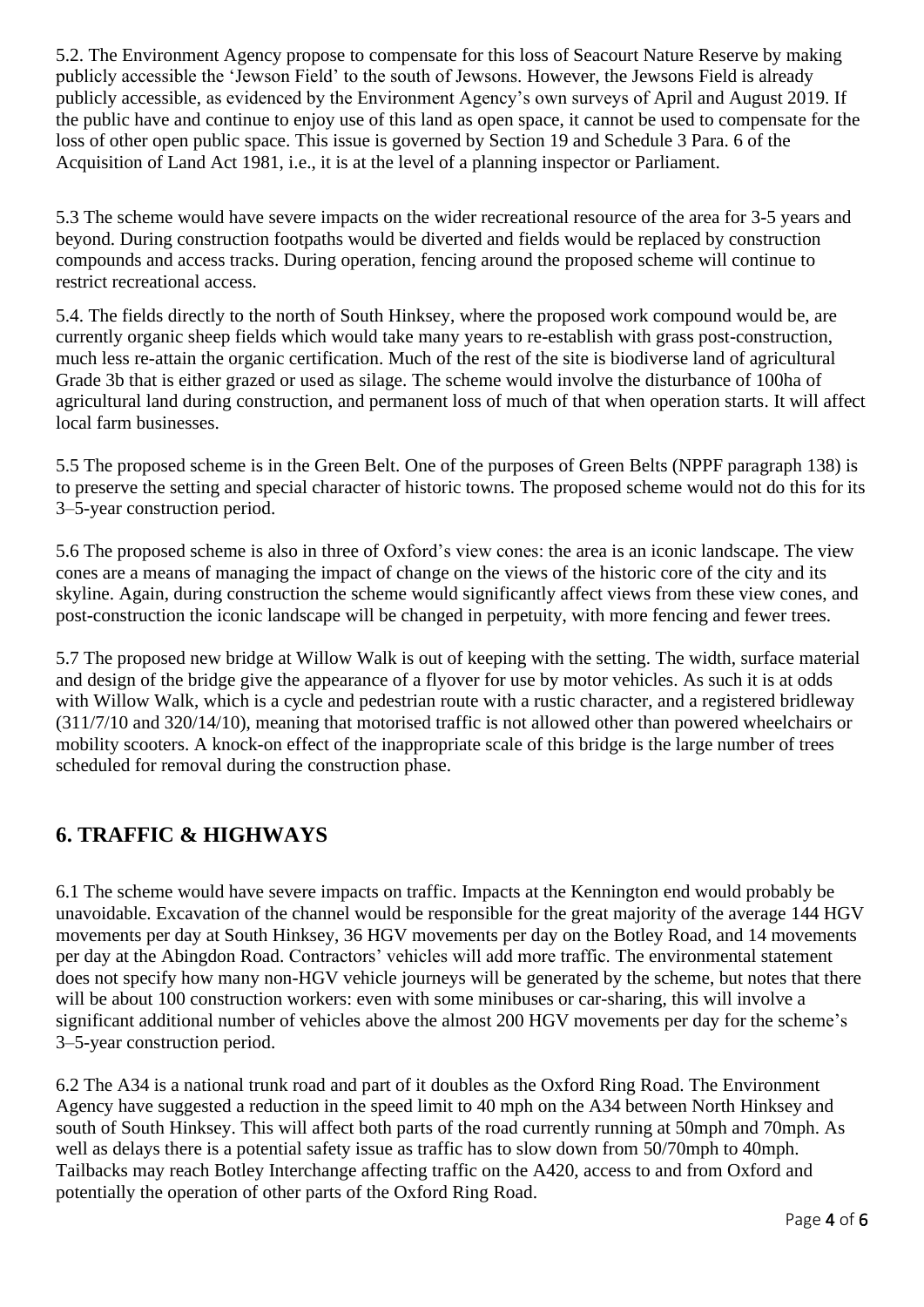# **7. CLIMATE CHANGE**

7.1. Paragraph 153 of the NPPF requires local planning authorities to take a proactive approach to mitigating and adapting to climate change. Therefore, development that creates, or leads to the release of significant amounts of carbon needs to be considered carefully.

7.2 Oxfordshire has acknowledged that there is a climate emergency, and its climate action declaration states that Oxfordshire will make climate action a top priority in all decision making. The environmental report states that the proposed scheme will generate almost 20,000 tonnes of carbon over its lifetime, which goes against the aim of having a net-zero carbon Oxfordshire by 2050.

7.3. NHPC notes that the calculations for the generation of carbon have not been supplied with the application. This raises questions over the source of the carbon and the proportions generated from construction, excavation and tree removal.

#### **8. POLLUTION & HEALTH**

8.1 Much of the proposed scheme is essentially a linear sand and gravel extraction project. Like any such extraction project, it would harm the health of people living on North Hinksey Lane, in North Hinksey Village and in South Hinksey through noise, dust, vibrations and air pollution. North Hinksey Lane and South Hinksey residents live within metres of the proposed work: no bunds or other barriers are proposed at North Hinksey Lane, and the houses will look directly down onto the works.

8.2 The A34 at Yarnells Road / Stanley Close is already an Air Quality Management Area because of vehicular NOx emissions, which have been above legal limits since at least 2012. The HGVs and other vehicles associated with the proposed scheme, and particularly the increase in congestion associated with these vehicles, would exacerbate these air quality problems.

8.3 Several chapters of the environmental statements inappropriately describe the scheme's impacts in comparison with existing impacts, e.g., additional HGVs represent 0.17% of the 24-hour Average Daily Traffic on the A34; the scheme's carbon emissions are equivalent to ten days of Oxford emissions. This is an inappropriate comparator. The A34 is already extremely busy. Oxford's emissions are already 718,000 tonnes per year too high. The scheme is in addition to all of these impacts, not having an insignificant impact in comparison to them.

8.4 Green infrastructure is linked to physical and mental health benefits. The proposed scheme would significantly reduce local residents' access to green infrastructure during the 3-5 years of construction, and there would be reduced access during the operation of the scheme.

## **9. COST EFFICIENCY**

9.1 As stated at 3.1(e) NHPC notes concerns that a two-stage channel is much more destructive and expensive than other options. The proposal does not adequately assess no-channel, first stage-channel-only, piped alternatives or the benefits of culvert and stream maintenance. The environmental statement includes a management plan (Appendix I) but no costings about ongoing maintenance of the scheme. Without such maintenance, the effectiveness of the channel will reduce over time. The Full Business Case of 2019 does include costings for maintenance, but only for the first 10 years after construction. NHPC notes that subsequent to that, "there will continue to be operational funding available to the Environment Agency from